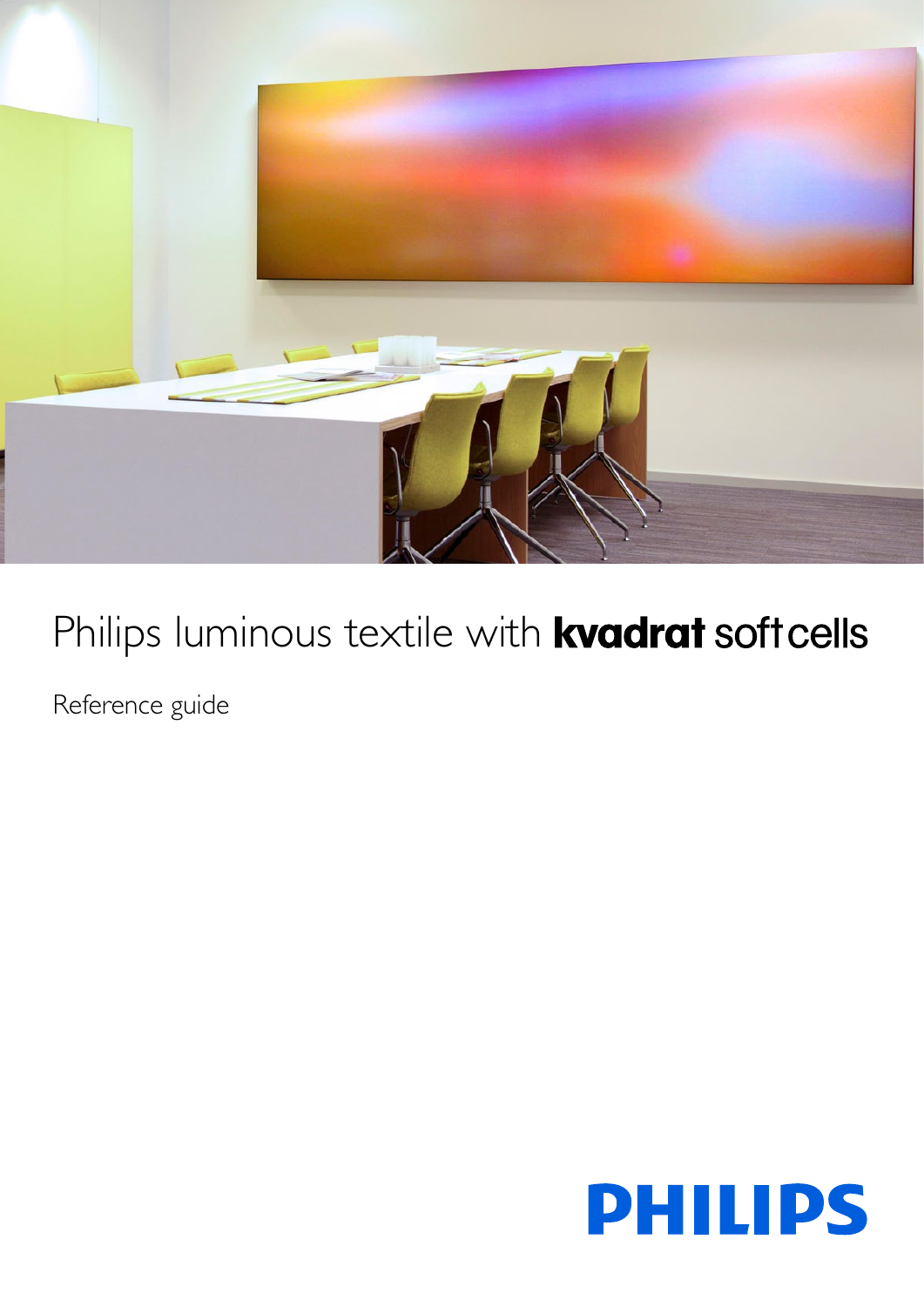© Royal Philips Electronics N.V. 2014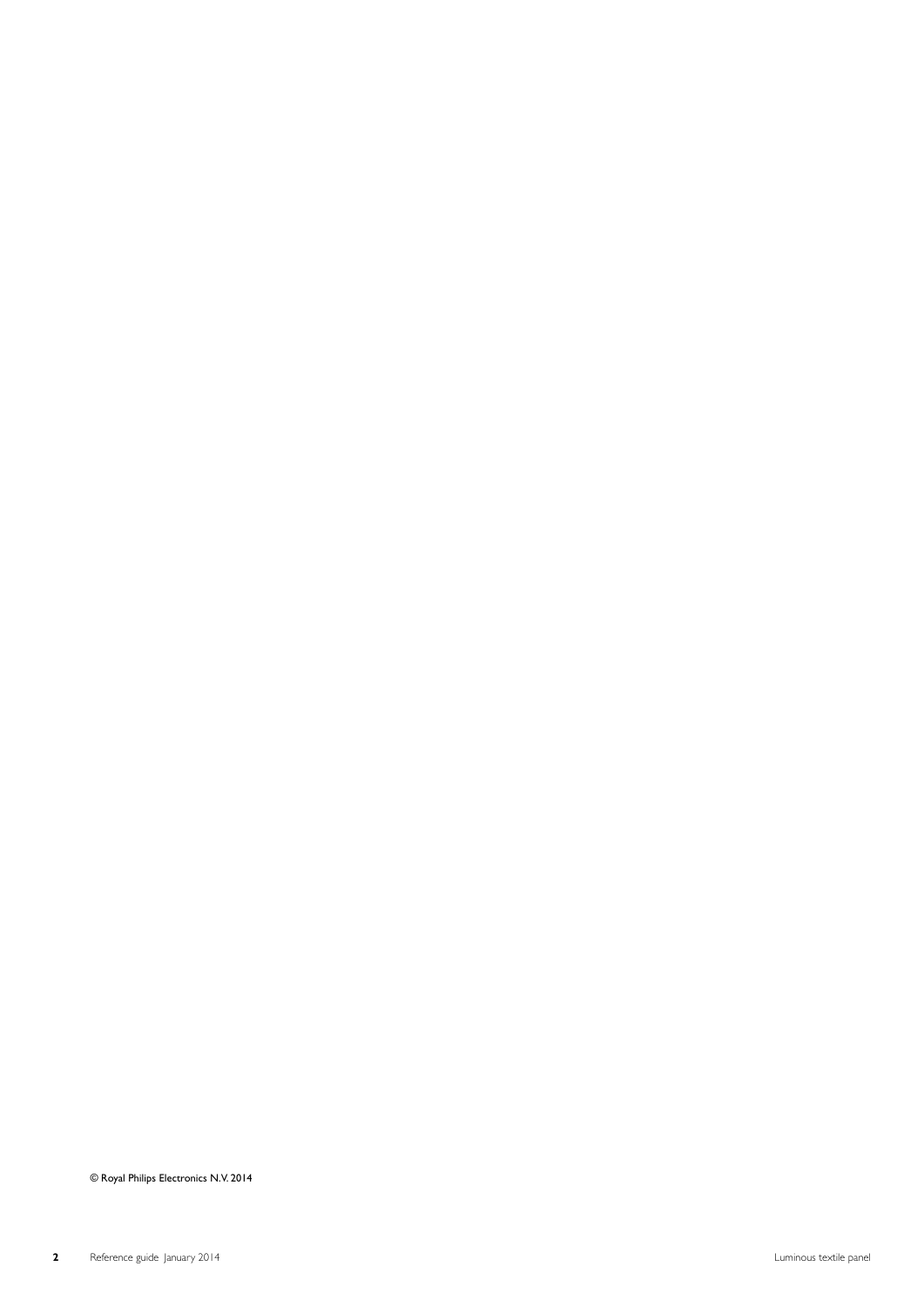### I. Contents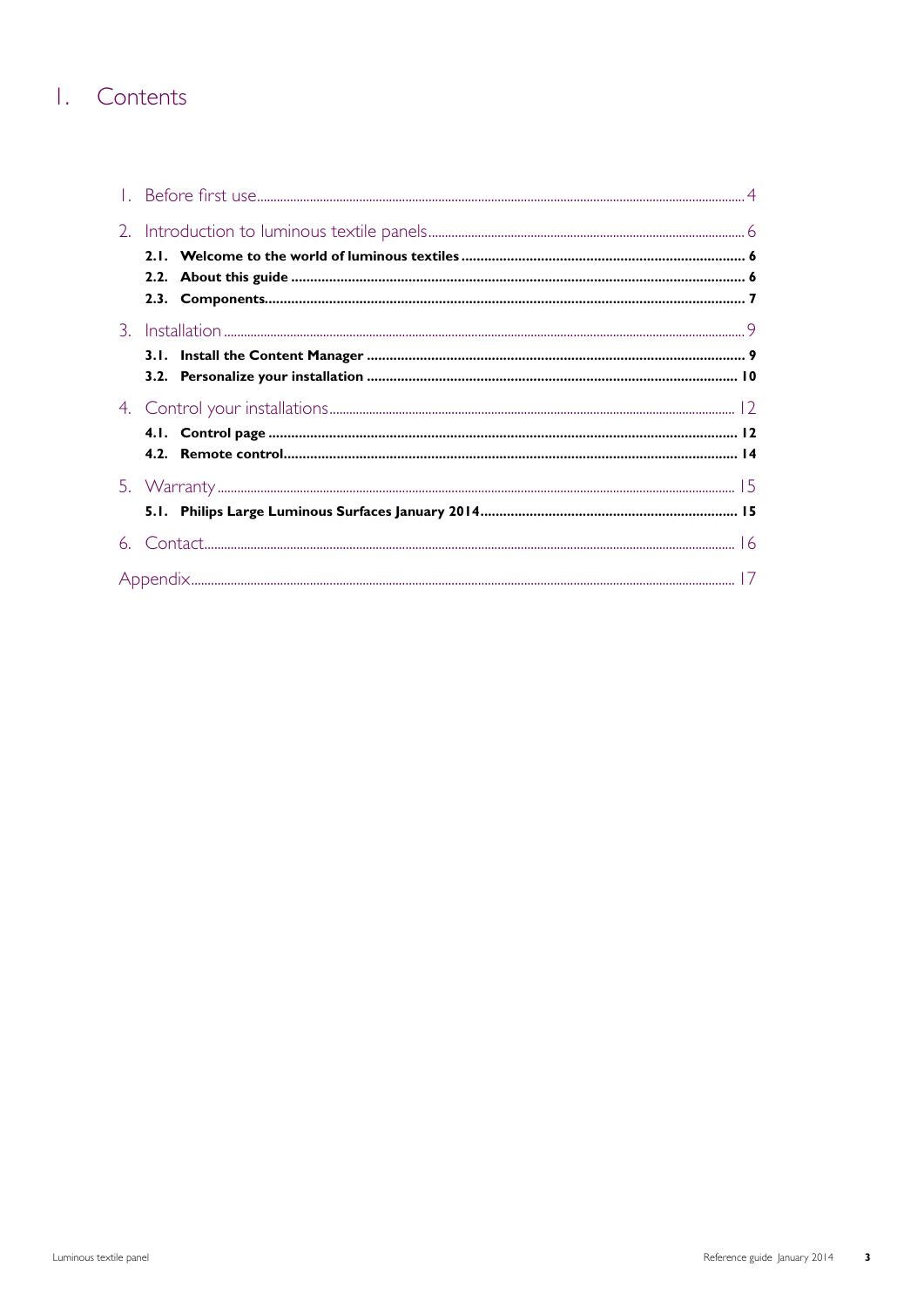### <span id="page-3-0"></span>1. Before first use

Read this reference guide carefully before you use the product and save it for future reference.

#### **WARNING**

- For indoor use only
- To avoid electrical shock keep fluids away from the product

#### **PRECAUCIÓN**

- De uso exclusivo en interior
- Evitar el contacto de liquidos con el producto por riesgo de descarga electrico

#### **WARNUNG**

- Nur in geschlossenen Räumen benutzen
- Um Stromschlag zu vermeiden, das Produkt nie mit Flussigkeiten in Beruhrung bringen

#### **ATTENTION**

- Pour usage intérieur uniquement
- Pour éviter tout risque de choc électrique, ne pas mettre le produit au contact de liquids

#### **ADVARSEL**

- Kun til indendørs brug
- For at undgå elektrisk stød holde væsker væk fra produktet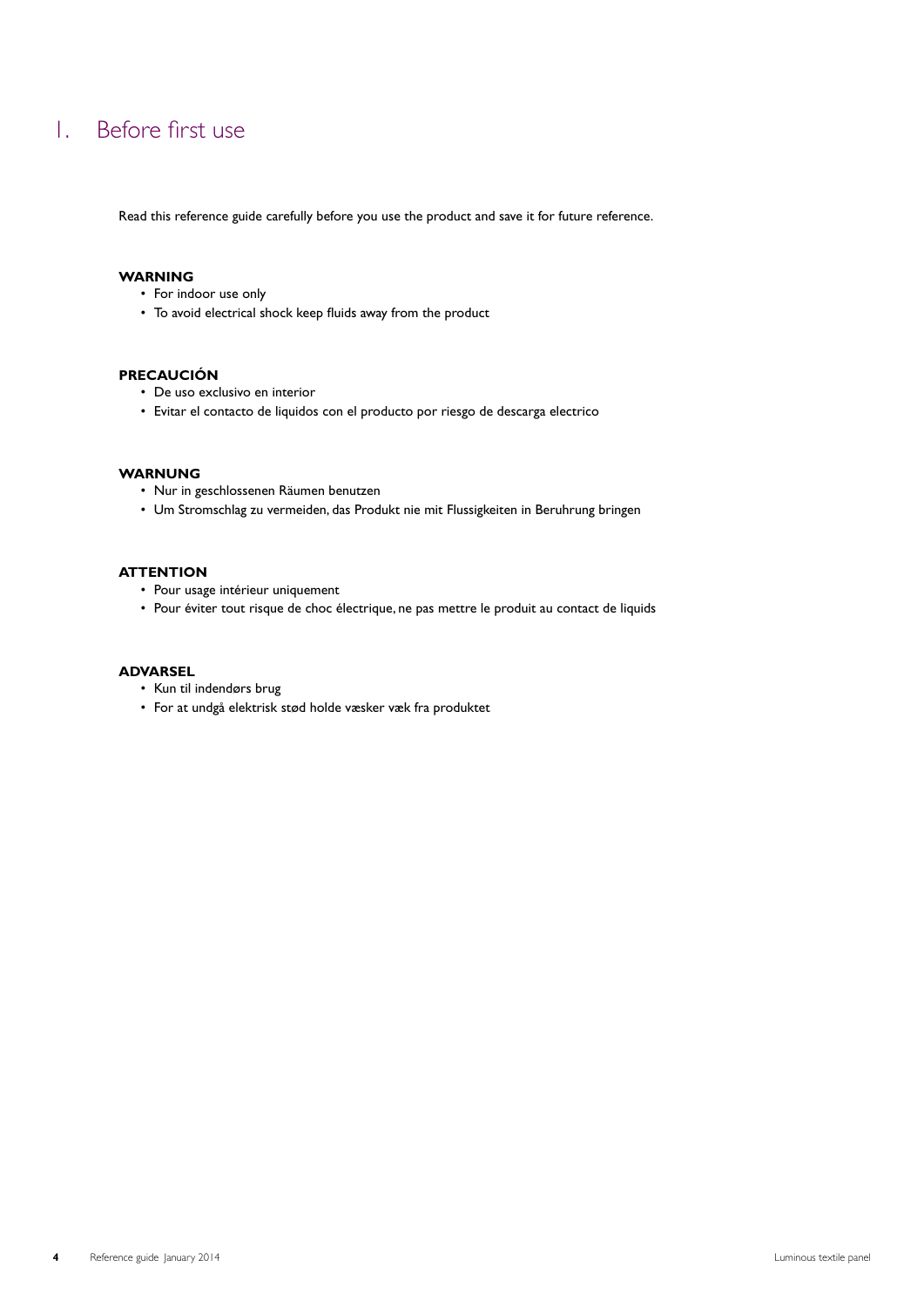#### **USE WITH CARE**

- Do not drop the product or allow objects to fall on top of the product
- Do not place heavy objects on top of the product
- Do not puncture, cut or press sharp objects into the product
- Do not expose the product to excessive heat produced by heating equipment or direct sunlight
- Do not place the luminous textile panel in direct sunlight for prolonged periods of time as this may cause discoloration of the fabrics
- Do not expose the product to fluids, as this may cause damage
- Do not expose any of the receptacles on the product to fluids, as this may cause damage to the product
- When unplugging cables from the product, always pull the plug, not the cable
- Do not connect any devices that are unapproved by Philips to the product, as this may void the warranty
- Only use the Content Manager software to manage (edit, upload, delete) files on the luminous textile panel

#### **Waste disposal**

This product is designed and manufactured with high quality materials and components, which can be recycled and reused. The product is compliant to the European Directive 2002/96/EC.

#### **Modifications**

You are not permitted to make any modifications to this product.

#### **Operating conditions**

| $\bullet$ per acrise correctors<br>Operating temperature: | 5 - 35 °C (41 - 95 °F)         |
|-----------------------------------------------------------|--------------------------------|
| Relative humidity:                                        | max. 95% non-condensing        |
| <b>Storage conditions</b><br>Storage temperature:         | $-20 - 70$ °C ( $-4 - 158$ °F) |
| Relative humidity:                                        | max. 95% non-condensing        |

#### **Regulatory**

The luminous textile panel is in conformity to the directives below:

**Safety**

**Council directive 2006/95/EC**, standards EN60598-1:2008 & EN60598-2-1:1989

#### **Electro Magnetic Compatibility**

**Council Directive 2004/108/EC**, standards EN55022:2006 + A1:2007, EN55024:1998 + A2:2003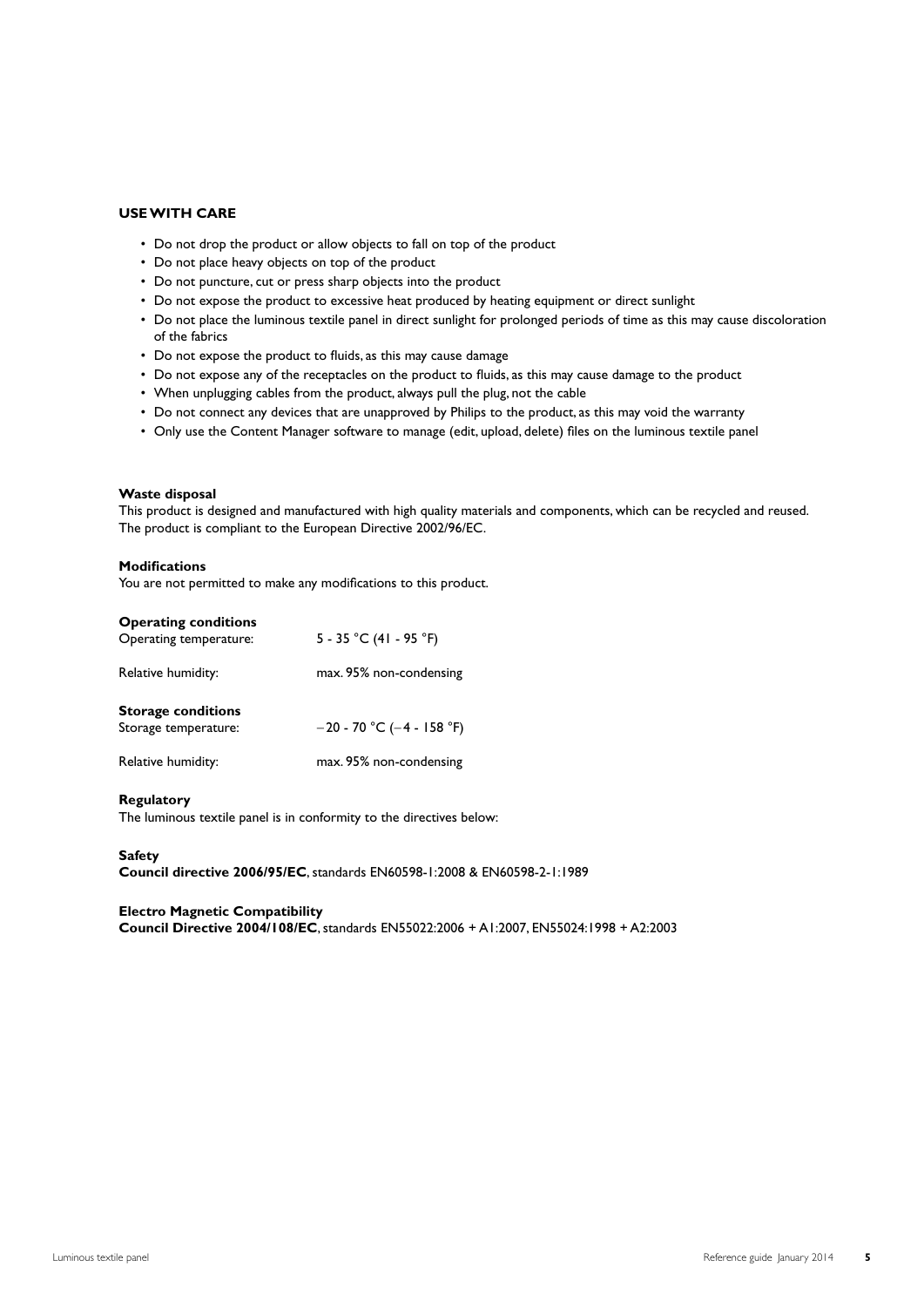### <span id="page-5-0"></span>2. Introduction to luminous textile panels

#### **2.1. Welcome to the world of luminous textiles**

The luminous textile panels are the latest innovation from Philips Lighting in the Large Luminous Surfaces segment. LTPs are capable of transforming any lobby, retail environment, hotel or open office space into a customer-oriented environment.

#### **Key features of a luminous textile panel**

- Unlimited design freedom
- Customizable visuals: adjustable dynamic lighting scenes
- A selection of several approved Kvadrat textiles
- A modular system that can be connected to the mains

#### **About Content Manager**

Download the latest Content Manager from our website: *<http://www.largeluminoussurfaces.com/software>*

The Content Manager is a software tool that enables the user to create a story on the luminous textile panels. The software manages the configuration, content editing, scheduling and conversion to compatible formats.

The user can import media, scale and map them onto the installation, combine them with a timeline and program a scheduler so presentation of the story begins at the predefined time.

Once the story is created, the software handles the conversion and uploads it to the luminous textile panels via Ethernet.

This enables the user to create any mood, story or amazing animation on the luminous textile panels without any creative limitations and without a steep learning curve thanks to the self-explanatory user interface.

#### **2.2. About this guide**

This guide contains the basic elements necessary to enable the user to control and use the basic functionality of the luminous textile panels for daily use. For more detailed information about installation and programming refer to the installation and cleaning guide which contains detailed information about installation and network configuration. For more detailed information about the Content Manager please refer to the help section of the Content Manager program. The following documents are also available online:

| Document Name                   | <b>Online Location</b>             | Within the packaging $^{\dagger}$   |
|---------------------------------|------------------------------------|-------------------------------------|
| Installation and cleaning guide | www.largeluminoussurfaces.com/pdfs | <b>Printed booklet</b>              |
| Reference guide                 | www.largeluminoussurfaces.com/pdfs | <b>Printed booklet</b>              |
| Content Manager manual          | www.largeluminoussurfaces.com/pdfs | PDF in Content Manager help section |

*Table 1: Available documents.*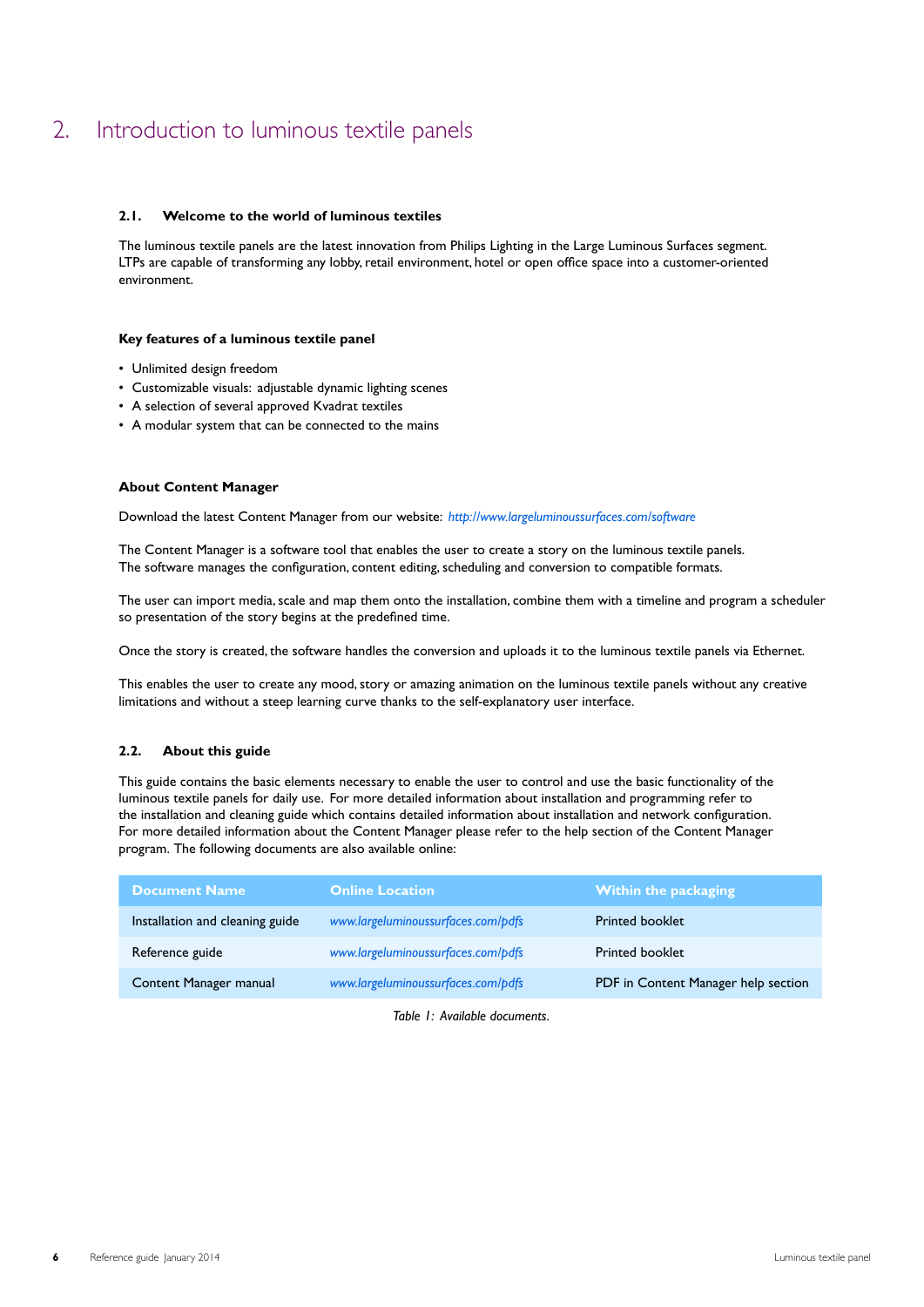#### <span id="page-6-0"></span>**2.3. Components**

|               | <b>Name:</b>                                                                                                                                     |
|---------------|--------------------------------------------------------------------------------------------------------------------------------------------------|
| T             | Luminous textile panel (LTP)<br>a. Wall mounted<br>b. Ceiling mounted                                                                            |
| $\mathcal{P}$ | Ethernet cable                                                                                                                                   |
| 3             | Power cable (for each driver box) (Not available in US)                                                                                          |
| 4             | Optional loop-through power cable (Not available in US)                                                                                          |
| 5             | Optional remote control with USB receiver                                                                                                        |
| 6             | User reference guide                                                                                                                             |
| 7             | Installation and cleaning guide                                                                                                                  |
| 8             | a. Portrait/landscape wall mounting kit<br>Mounting kit<br>b. Ceiling ounting kit<br>c. Recessed mounting kit<br>d. Pending ceiling mounting kit |
| 9             | Packaging                                                                                                                                        |
|               | Not included:<br>Screws and plugs for fixation onto wall or ceiling<br>Ethernet router depending on your region<br>Tools                         |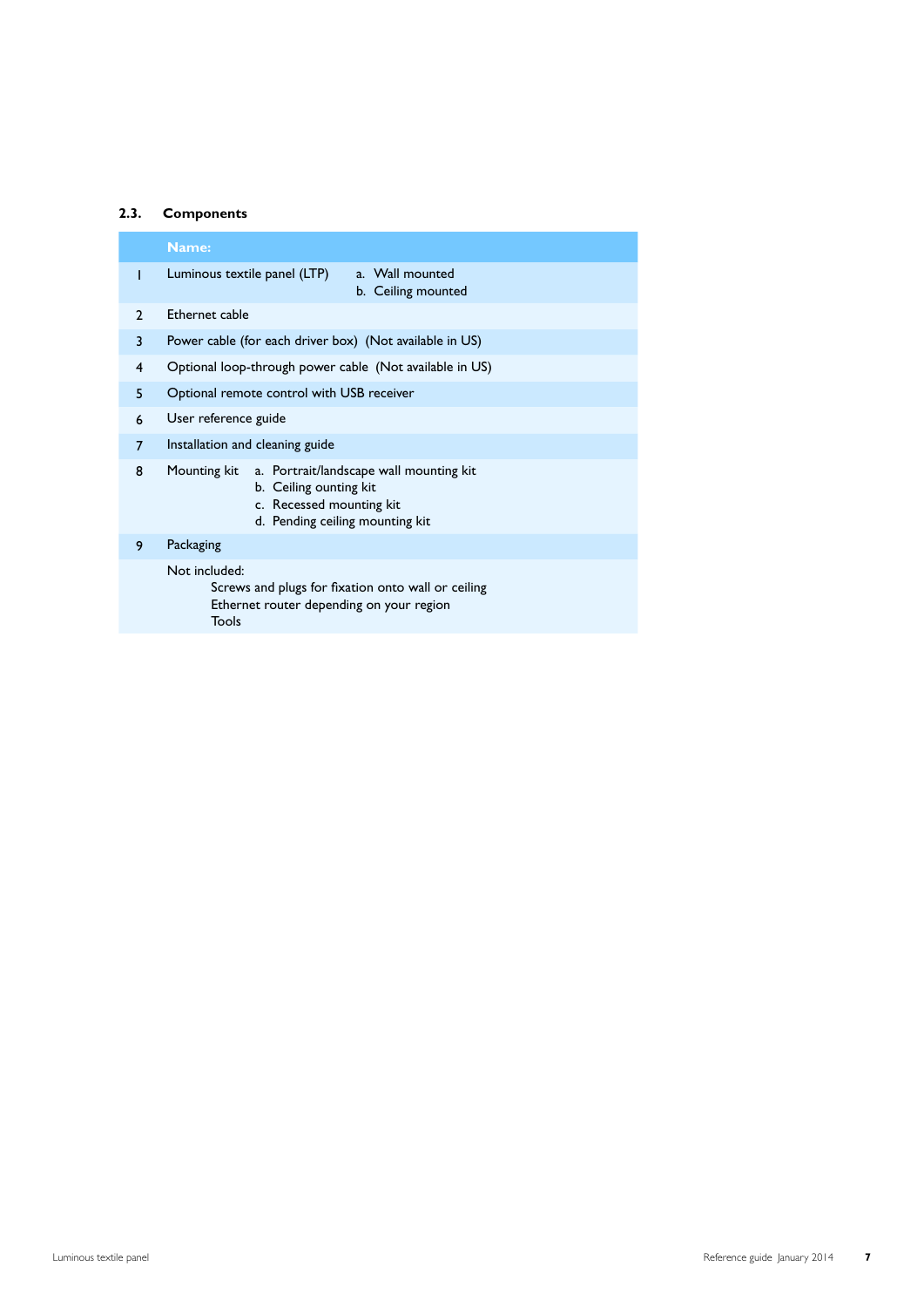

*Figure 1: Components.*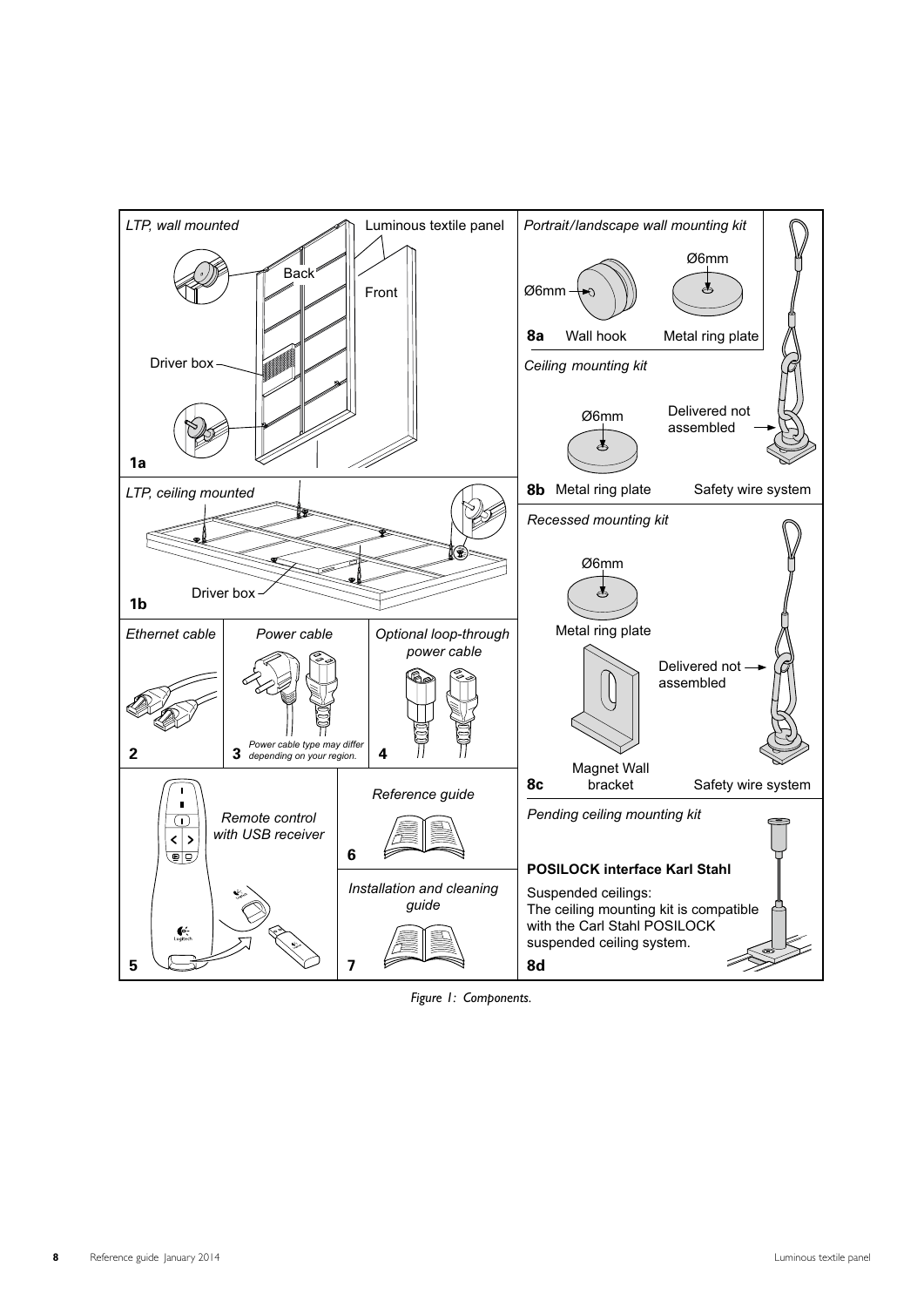### <span id="page-8-0"></span>3. Installation

The installation and cleaning guide goes through all the necessary steps to install and finish the luminous textile panel installation.

Once the installation is complete, you can change the content playing on the installation by pressing Previous, Next, Play or Stop on the remote control. You can also access the installation via the control page of the Content Manager software to change the content and schedule.

If any of these features are not functional, contact your installer.

The following chapters explain how you can control, change and personalize your installation to take maximum advantage of all its features.

#### **3.1. Install the Content Manager**

The Content Manager allows you to change the content on your luminous textile panels, program the scheduler and change the settings on your panels. The Content Manager also allows you to change the configuration in which they are installed. Once installation is complete, the installer generates a Content Manager project containing all the configuration settings (\*.lcp).

You can download Content Manager after registration on: *<http://www.largeluminoussurfaces.com/software>*

#### **System requirements**

Before you start installing the Content Manager, please make sure the minimum system requirements are met:

- Intel core (TM)2 Duo CPU or equivalent processor
- Operating system: Microsoft Windows XP with Service Pack (SP2) or Windows 7 with Service Pack 1
- Microsoft .NET 4.5 or later
- 2.0 Gigabytes (GB) RAM recommended
- 80 MB of available hard disk space

You need to install the Content Manager on your computer's hard disk. The processor speed and the available RAM impact the graphical performance in the preview mode and may limit the preview's speed. You need to have several GB of available hard disk space for storing your video clips and generated content files for luminous textile panels.

#### **Network connection**

The computer on which the Content Manager is installed has to be connected to the local network via wired or wireless connection. Follow the installation and cleaning guide on how to configure your local network and the Content Manager if this has not been done by your installer.

In the project file of your installation, these settings can be found under the Surface configurator tab in the Content Manager.

#### **Surface configuration**

The configuration settings for the network and the surface configuration are stored in the Content Manager project file belonging to your installation.

For more details on how to create or change this file, see the Content Manager manual that can be found in the help menu of the Content Manager.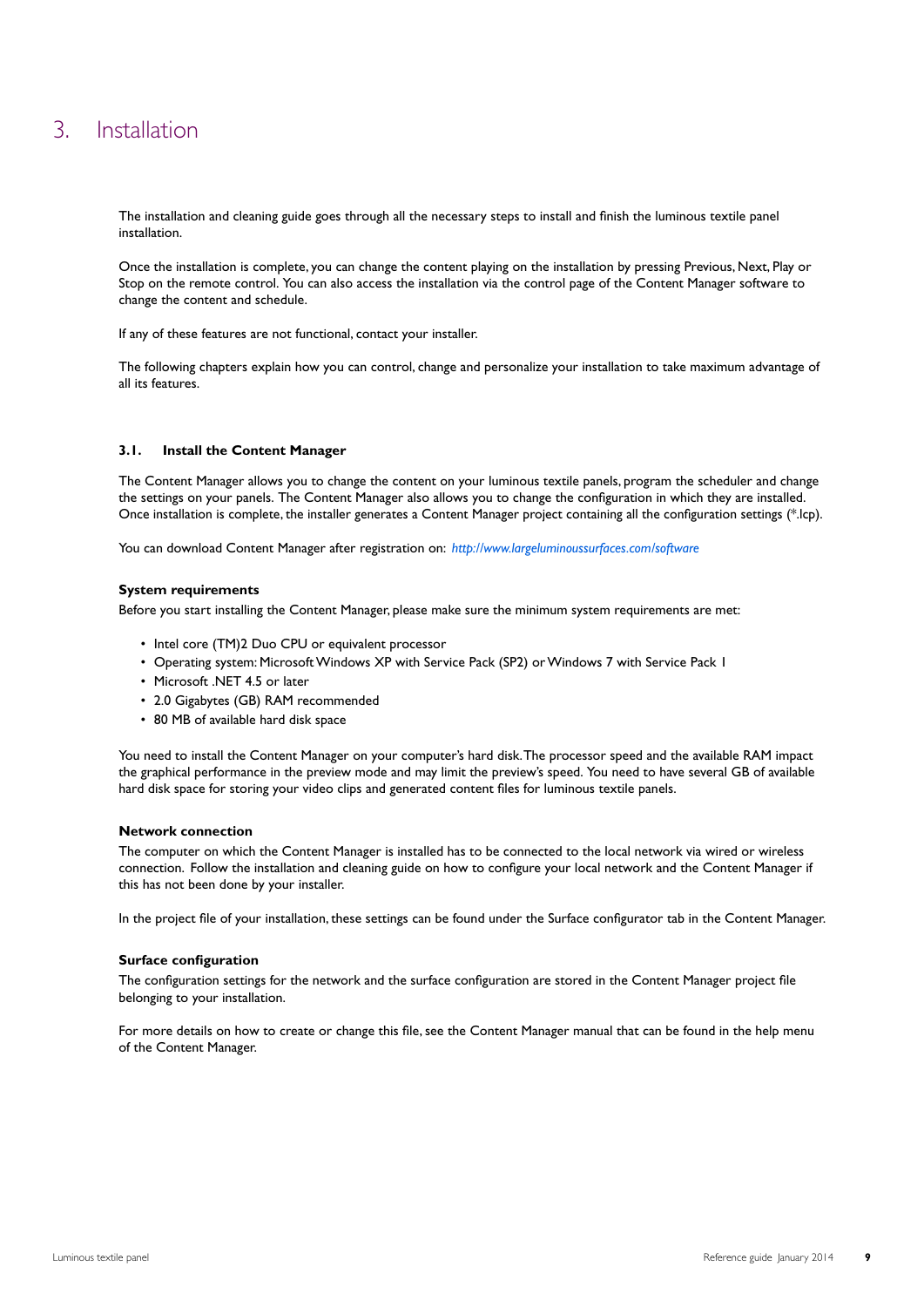#### <span id="page-9-0"></span>**3.2. Personalize your installation**

In the Content Manager it is possible to change and schedule the content that is played on your luminous textile panel installation.

You can download content from our website *www.largeluminoussurfaces.com/content* or import your own media files.

The Content Manager 2.4.0 supports:

- Format: WMV (Windows Media Video v9)
- Codec: VC-1
- Bit rate: average 1 Mbps (for standard quality)
- Keyframe: 1s



*Figure 2: Content Manager - Playlist editor.*

With the available content you can create your own playlists that can be controlled with your remote control or via the control page see *[paragraph 4.1.](#page-11-1)* It can also be programmed in your scheduler.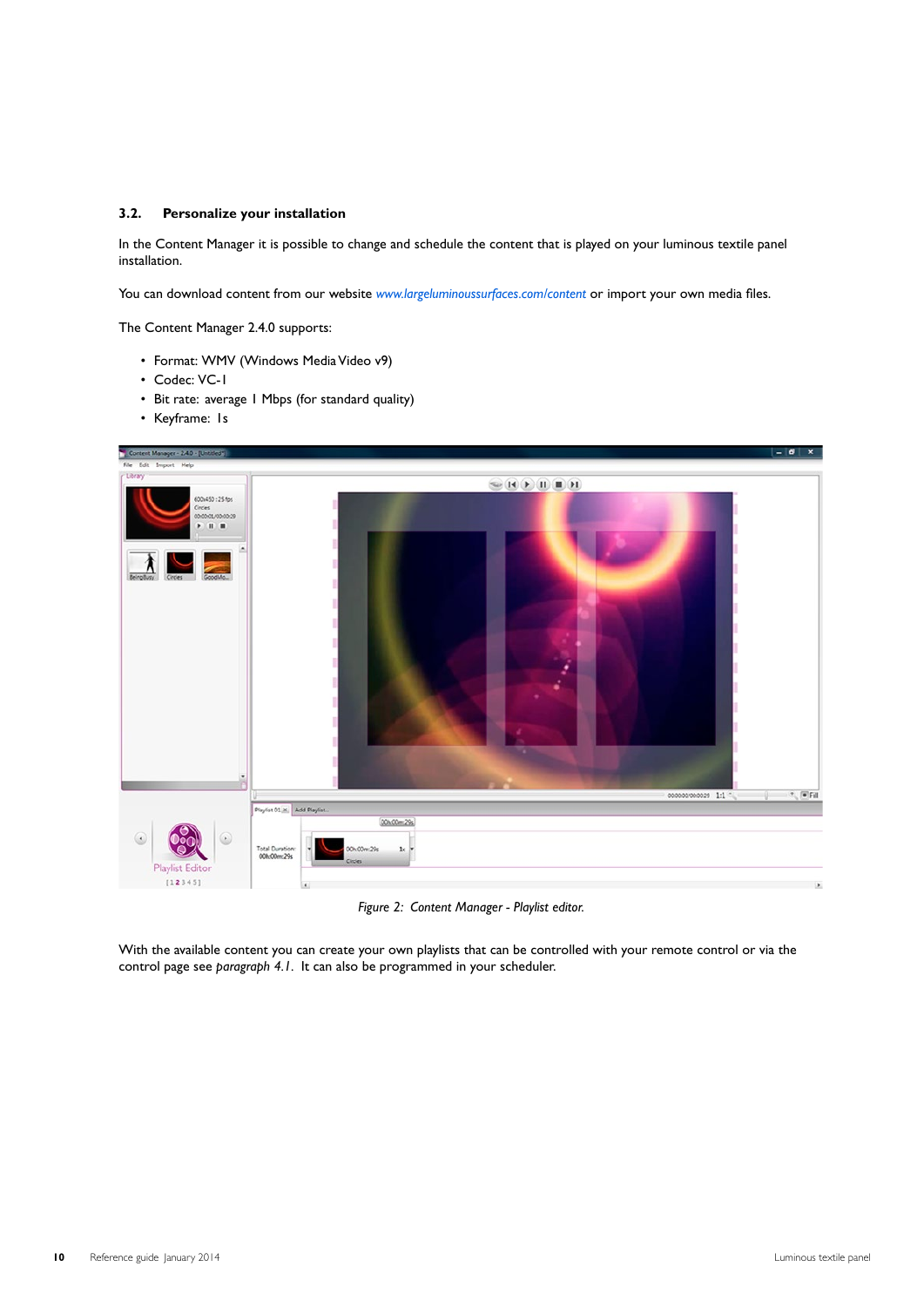| Week                | 20 - 26 januari 2014 · ■ ><br>Month<br>Day |                                                 |                   |                                               |                                                       |                    |                                  |    |                              |                |             |                                                  |            |  |
|---------------------|--------------------------------------------|-------------------------------------------------|-------------------|-----------------------------------------------|-------------------------------------------------------|--------------------|----------------------------------|----|------------------------------|----------------|-------------|--------------------------------------------------|------------|--|
| 20 maandag<br>ARIVE | 21 dinsdag                                 | 22 woensdag                                     | 23 donderdag      |                                               |                                                       | 24 vrijdag         |                                  |    |                              |                | 25 zaterdag |                                                  | 26 zondag  |  |
|                     |                                            |                                                 |                   |                                               |                                                       |                    |                                  |    |                              |                |             |                                                  |            |  |
| 1.00                |                                            |                                                 |                   |                                               |                                                       |                    |                                  |    |                              |                |             |                                                  |            |  |
| 2:00                | Playlist 01 - LCF File:                    |                                                 |                   |                                               |                                                       |                    |                                  |    |                              |                |             |                                                  |            |  |
|                     | Customer Demo                              |                                                 | $\Box$            |                                               | Schedule Item - Playlist 01 - LCF File: Customer Demo |                    |                                  |    |                              |                |             |                                                  | $m\bar{c}$ |  |
| 3:00                |                                            | Playfist 01 - LCF File:<br><b>Customer Demo</b> | C Edit Recurrence |                                               |                                                       |                    |                                  |    |                              |                |             |                                                  |            |  |
|                     |                                            |                                                 | Playfist          | Playfist 01                                   | ٠                                                     |                    |                                  |    |                              |                |             |                                                  |            |  |
| 4:00                |                                            |                                                 | Start time        | LCF File Name Customer Demo<br>22-01-14 15:00 |                                                       |                    |                                  |    |                              |                |             |                                                  |            |  |
| 5:00                |                                            |                                                 | End time          |                                               | 22-01-14 18:00                                        | ٠<br>$\mathcal{L}$ |                                  |    |                              |                |             |                                                  |            |  |
|                     |                                            |                                                 |                   | ×                                             |                                                       |                    | januari - 2014                   |    |                              | ×              |             |                                                  |            |  |
| 600                 |                                            |                                                 |                   |                                               | di<br>ma                                              |                    | wo do                            | VF |                              | 23 20          | 0.00        | 1:00 2:00 3:00                                   |            |  |
|                     |                                            |                                                 |                   | 53<br>$\overline{2}$                          | 30<br>31<br>6                                         | 1<br>8             | $\overline{\mathbf{z}}$<br>9     | 3  | $\ddot{ }$<br>$10$ $11$ $12$ | $\mathbf{5}$   |             | 4:00 5:00 6:00 7:00                              |            |  |
| 7:00                |                                            |                                                 |                   | $\overline{\phantom{a}}$                      | 13                                                    |                    | 14    15    16    17    18    19 |    |                              |                |             | 8.00 9.00 10.00 11.00<br>12:00 13:00 14:00 15:00 |            |  |
|                     |                                            |                                                 |                   | $\Delta$                                      | 20                                                    |                    | 21 22 23 24 25 26                |    |                              |                |             | 16:00 17:00 18:00 19:00                          |            |  |
| 8.00                |                                            |                                                 |                   | $\mathsf{s}$<br>6                             | 27<br>$\mathbf{3}$<br>$\sim$                          | $-5$               | 28 29 30 31 1<br>$-6$            |    | 789                          | $\overline{z}$ |             | 20:00 21:00 22:00 23:00                          |            |  |
|                     |                                            |                                                 |                   |                                               |                                                       |                    |                                  |    |                              |                |             |                                                  | Close      |  |

The Content Manager's scheduler enables you to have a playlist start at a specific time, on a specific day of the year. You can program recurring events, repeat a programmed sequence or program specific events, like New Year's Eve.

*Figure 3: Content Manager - Scheduler.*

For more information about how to change, program and upload everything to your installation, please read the instructions in the Content Manager manual.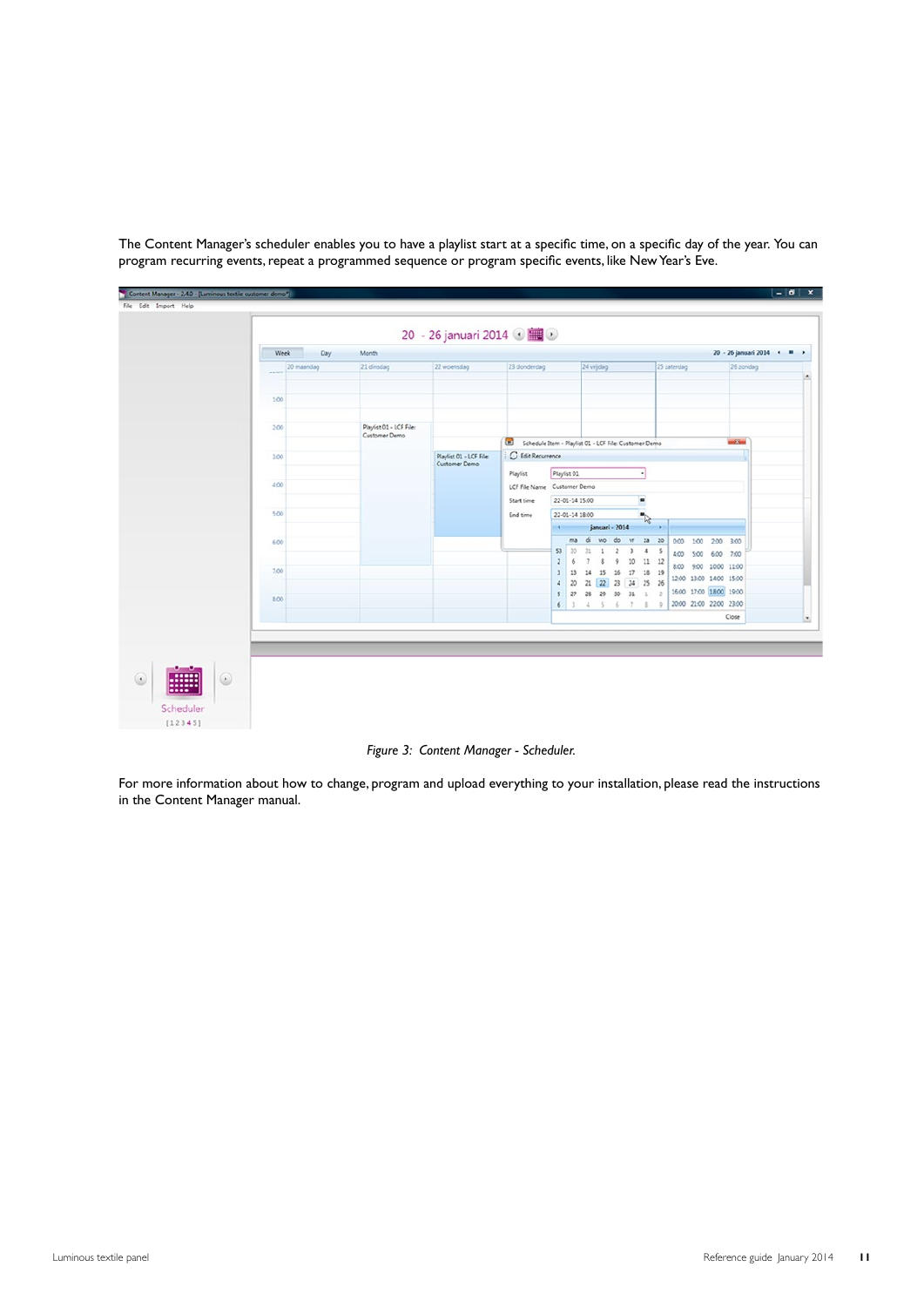### <span id="page-11-0"></span>4. Control your installations

#### **Controls**

#### <span id="page-11-1"></span>**4.1. Control page**

The control page enables you to control the luminous textile panels from a browser on your PC, tablet or smart phone. To open the web page, open the Content Manager and click on the Display control page icon of the Master in the network settings list. Alternatively, you can enter a panel's IP address in the browser address line or use the DiscoverMe LTP app.



*Figure 4: Content Manager - Surface configurator.*

You can retrieve the IP address from your router (you have to have access to the administration page of your router) or from the Content Manager project file under the Surface configurator tab.

|  | Address     |                                       |            |                               |   |           |                                                        |  |
|--|-------------|---------------------------------------|------------|-------------------------------|---|-----------|--------------------------------------------------------|--|
|  |             | 21                                    | Standalone |                               | Φ | $\bullet$ | $\times$                                               |  |
|  |             |                                       |            |                               |   |           |                                                        |  |
|  |             |                                       |            |                               |   |           |                                                        |  |
|  |             |                                       |            |                               |   |           |                                                        |  |
|  |             |                                       |            |                               |   |           |                                                        |  |
|  | Status Name | Luminous Textile Demo 192.168.2.39 80 |            | Control Port Upload Port Type |   |           | Remote Control Identify Open control page Panel update |  |

*Figure 5: Content Manager - Network configuration list.*

For more information about IP address configuration please check the installation and cleaning guide.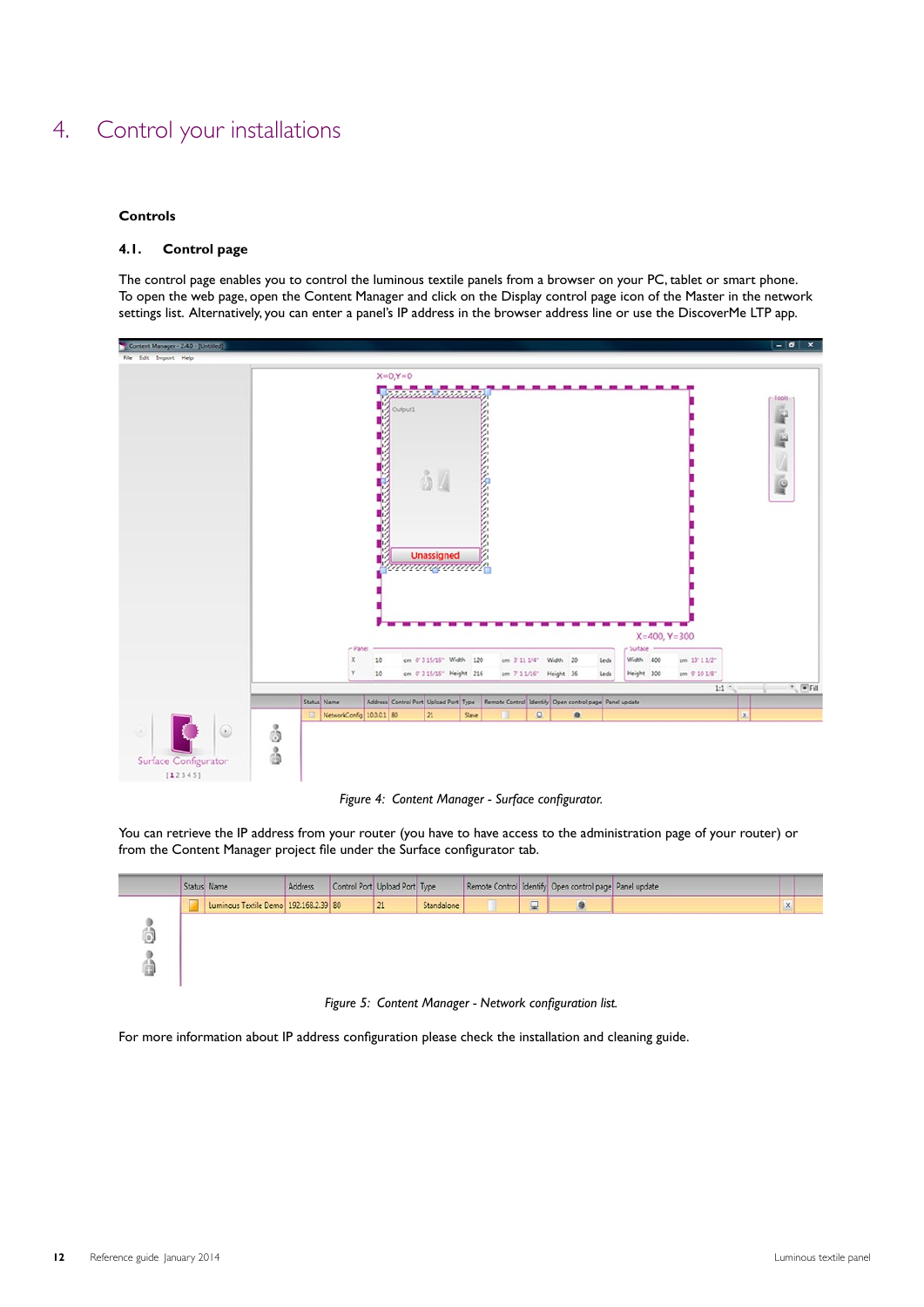#### Below you will find a screenshot of the Master control page.



*Figure 6: Master control page.*

On the control page you can find:

- 1. Name of your installation.
- 2. **Album selection**: Every time a project is uploaded to the luminous textile panel an album will be generated with the different playlists inside. Different albums can be selected for playback.
- 3. **Playlist**: You can select a playlist in the album by clicking on the icon. The playlist will start playing immediately.
- 4. The control buttons:

**Play:** Starts the current playlist.

**Stop:** Stops the current playlist.

**Previous:**  $\blacktriangleleft$  lumps to the previous playlist. If you are already at the first playlist this will restart the first playlist.

Next:  $\blacktriangleright$  | umps to the next playlist. When you are at the last playlist this has no effect.

- 5. **Time and date**: Shows the time and date settings from the panel's internal clock. These settings are crucial for correct scheduled playback. The time and date can be changed in the administrator section. For more details on setting the time please see the Content Manager manual.
- 6. **Manual section**: In the manual section the manuals of the LTP are stored as PDF.
- 7. **Scheduler section**: Shows the user which playlists are programmed in the scheduler and when they start and end. The schedule can be changed in the Content Manager's scheduler.
- 8. **Administrator section**: This tab takes the user to the luminous textile panel's administrator page. For more details about the specific functions available in the administrator section, see the Content Manager manual.
- 9. **Application section**: This tab takes the user to the luminous textile panel's applications page. For more details about the specific functions available in the applications section, see the Content Manager manual.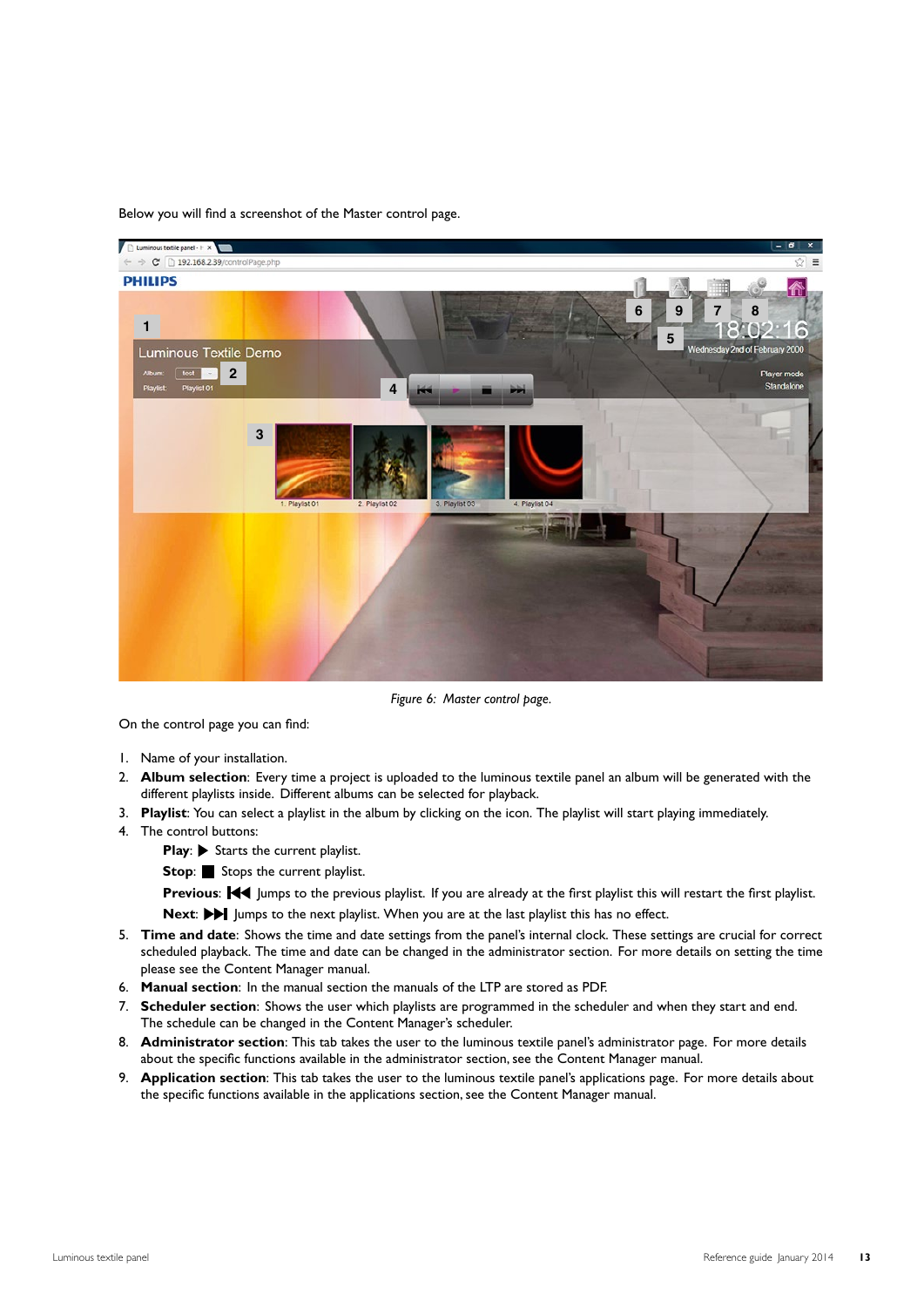#### <span id="page-13-0"></span>**4.2. Remote control**

The remote control is delivered with each installation and can be linked to your installation by unplugging the USB receiver from the back of the remote and inserting it into the corresponding socket on the back of a luminous textile panel. For more details see the Installation and cleaning guide, Chapter 3: "Master, Slave and Standalone configuration".

The remote control has following functions:



the remote is linked to one of the panels in your installation.)

*Figure 7: Remote control.*

Low battery alert Alerte batterie faible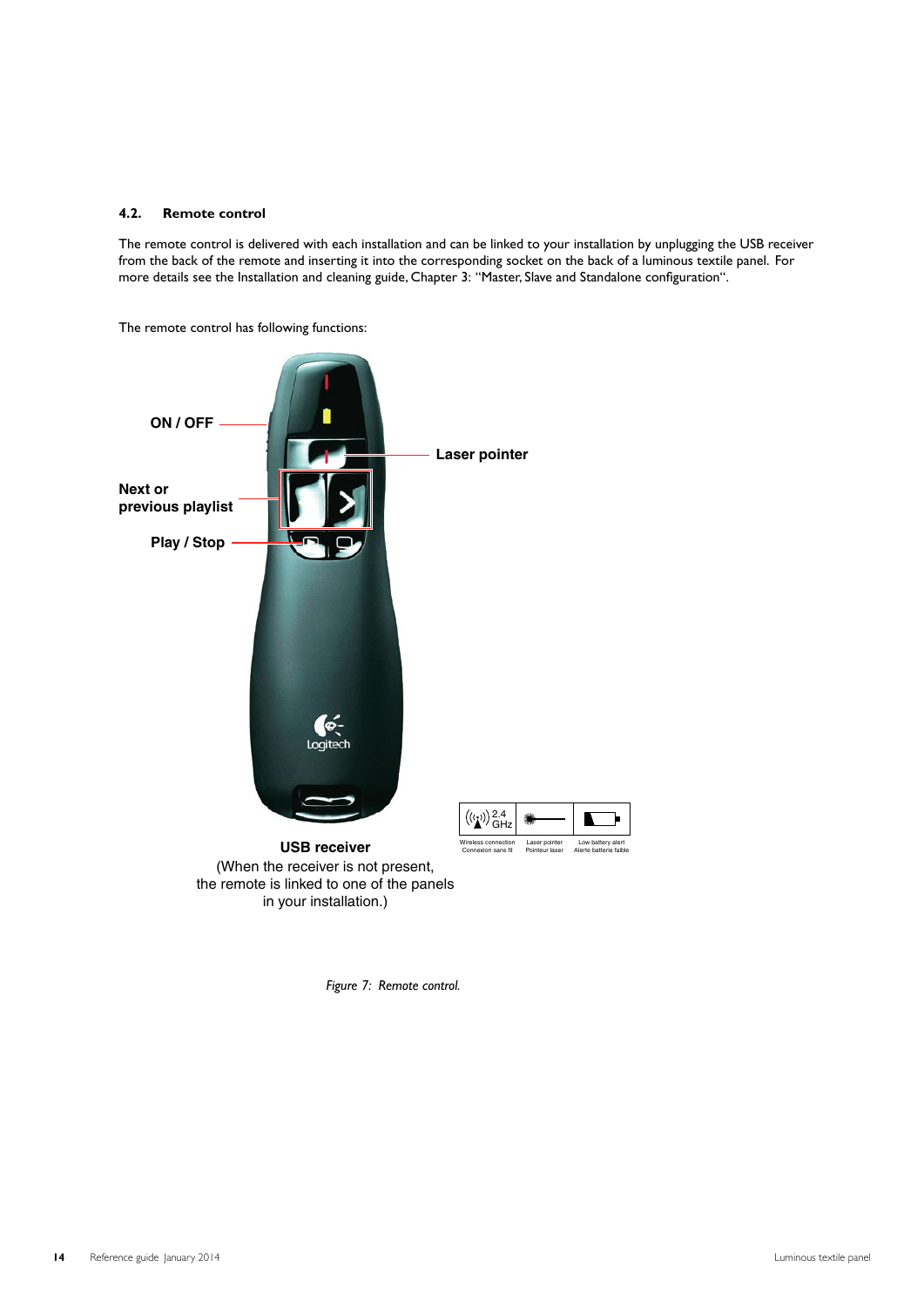## <span id="page-14-0"></span>5. Warranty

#### **5.1. Philips Large Luminous Surfaces January 2014**

This document sets forth the warranty policy of the Philips (sales) organization ("Philips") from which you ("Purchaser") purchase your luminous textile panel (LTP). This policy is applicable only to Philips branded Large Luminous Surfaces (hereinafter "Products") purchased as from 1st of October 2011 within the European Union.

#### **This warranty policy is subject to the provisions as set forth herein and is subject to the terms and conditions as provided on the Philips website or refer to the Appendix.**

This warranty policy only applies if referred to in a sales agreement between Philips and the Purchaser and it will replace the standard warranty clause provided in the Philips general terms and conditions of sale.

#### **A. Warranty period**

Subject to the provisions as set forth in the Warranty Terms and Conditions, Purchaser receives the warranty for the applicable period of 3 years.

#### **B. Special conditions**

- The warranty period starts on the date of last invoice.
- By default, the customer receives above-mentioned "standard warranty".
- Purchaser shall not rely upon any other information or documentation.

#### **C. Summary of the Warranty Terms and Conditions (non-exhaustive)**

- This warranty is valid only for products sold in the regions mentioned. In other regions, other conditions may apply.
- The Products have been properly installed by a Philips approved installer and operated in accordance with the manufacturer's instructions.
- Adequate records of operating history must be maintained and made available for inspection by Philips.
- A Philips representative will have access to the defective Products. If the Products or other parts become suspect, the representative shall have the right to invite other manufacturers' representatives to evaluate the lighting systems.
- The Products have been purchased directly from a Philips (sales) organization.
- Proof of purchase for the Products is available for inspection by Philips.
- Labor costs for removal/reinstallation of the Products are not covered under this warranty.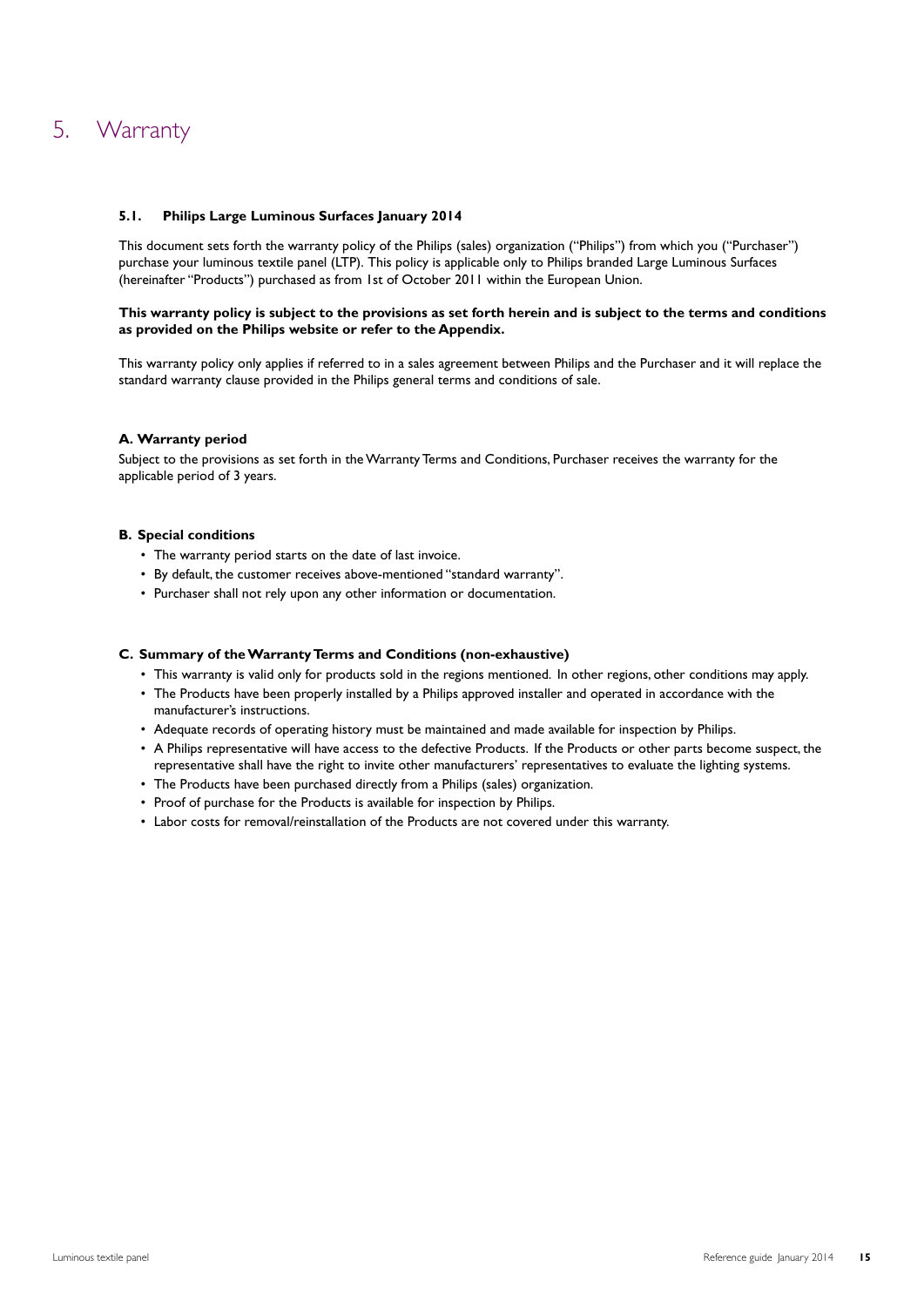### <span id="page-15-0"></span>6. Contact

Large Luminous Surfaces, Philips Lighting B.V. High Tech Campus 27 5600 AE Eindhoven, the Netherlands

Email: *[info.luminous-textile@philips.com](mailto:info.luminous-textile%40philips.com?subject=)* or *[support.luminous-textile@philips.com](mailto:support.luminous-textile%40philips.com?subject=)* Website: *[www.largeluminoussurfaces.com](http://www.largeluminoussurfaces.com)*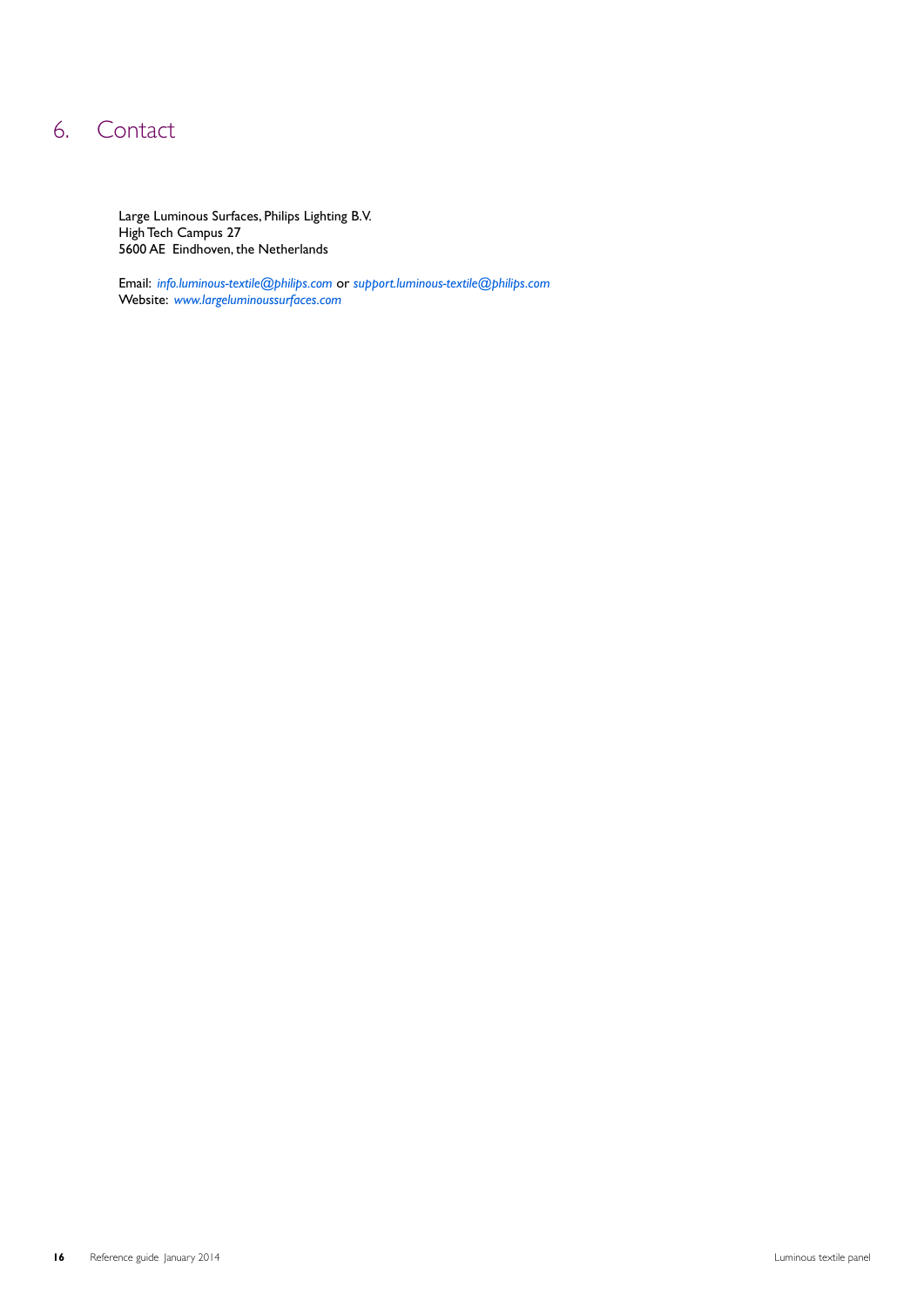### <span id="page-16-0"></span>Appendix

### **Warranty**

#### **Terms and Conditions January 2014**

Philips Policy for Large Luminous Surfaces products for Europe, Middle East, Africa, North America and China

This document sets forth the Philips Lighting warranty policy related to the sale of professional luminaires for indoor usage ("Products") from Philips to you ("Purchaser").

#### **1. Warranty Period**

The validity period of the Warranty ("Warranty Period") shall be: 3 year

#### **2. Special conditions for luminous textile panel**

- 2.1. The Warranty Period starts on the date of invoice from Philips to Purchaser.
- 2.2. The Warranty Period is based on a burning behaviour of maximum 25 khrs and maximum 2 mains switching cycles per week.
- 2.3. Purchaser shall not rely upon any other information or documentation other than this document.
- 3. These Warranty Terms and Conditions only apply if referred to in a Purchase Order or sales agreement for the Products between Philips and Purchaser and replaces any other warranty terms and conditions for the products concerned.
- 4. These Warranty Terms and Conditions only apply to Philips branded lighting products sold and delivered by Philips in the territory of Europe, Middle East, Africa, North America and China and only apply in the relationship between Philips and Purchaser and cannot transferred by Purchaser, or otherwise be relied upon, by any third party. Purchaser acknowledges that Purchaser is not allowed, and shall not allow any agent, distributor or dealer, to change, modify or extend warranty terms on behalf of Philips.
- 5. Philips warrants to Purchaser that within the Warranty Period the Products shall be of satisfactory quality, be free from any defect in materials and workmanship that cause the Products to fail to operate in accordance with functional specifications, and shall comply with all statutory requirements and regulations relating to their sale.
- 6. If a Product fails to operate in accordance with the warranty, and subject to the exclusions and limitations set forth herein, Philips shall remedy, at its option, repair or replace the Products or the defective part thereof, or credit Purchaser for the purchase price therefore. Excluded are any removal or reinstallation costs or expenses, including without limitation labor costs or expenses.

THESE WARRANTY PROVISIONS ARE EXCLUSIVE AND ARE GIVEN AND ACCEPTED IN LIEU OF AND PHILIPS HEREBY EXPRESSLY DISCLAIMS ANY AND ALL OTHER WARRANTIES, WHETHER EXPRESS OR IMPLIED, INCLUDING WITHOUT LIMITATION ANY WARRANTY AGAINST INFRINGEMENT OR IMPLIED WARRANTIES OF MERCHANTABILITY OR FITNESS FOR A PARTICULAR PURPOSE. They state Philips' entire liability and obligation to Purchaser and Purchaser's sole and exclusive remedy in connection with defective or nonconforming Products supplied by Philips to Purchaser, whether based on any warranty not explicitly mentioned in these terms and conditions, tort, contract or any other legal theory, even if Philips has been advised or is aware of such same.

- 7. Without prejudice to the applicable provisions of the Philips general terms and conditions of sale, EVEN IF BASED ON WARRANTY, PHILIPS WILL NOT BE LIABILITY FOR ANY COSTS, EXPENSES OR LOSSES INCURRED BY PURCHASER, INCLUDING BUT NOT LIMITED TO LOSS OF PROFITS, LOSS OF BUSINESS, INDIRECT, INCIDENTAL, PUNITIVE, SPECIAL OR CONSEQUENTIAL DAMAGES ARISING OUT OF OR IN CONNECTION WITH THE PRODUCT. An essential purpose of the limited exclusive liabilities and remedies under the warranty is allocation of risks between Philips and Purchaser, which allocation of risks is reflected in the Product price and commercial conditions.
- 8. If Philips chooses to replace the Products and is not able to do so because the Products at issue have been discontinued or are not available, Philips may replace it with comparable Products. Upon request from Philips, non-conforming or defective Products shall become Philips' property upon replacement.
- 9. Warranty shall not apply:
	- i) to any defect or failure resulting from misapplication, improper installation, improper operation, abuse or contamination, whether internal or external, electrical supply conditions (including supply spikes, over-voltage/under-voltage and Ripple Current control systems) unless within specified limits of the products and as defined by relevant supply standards (e.g. EN 50160 norms).
	- ii) when a Product, if not installed by (or for) Philips, has not been properly wired and installed and has not been operated within the electrical values, operating ranges and environmental conditions provided in the specifications or installation instructions for such Products, including those contained in the latest safety, industry and/or electrical standards for the relevant region(s).
	- iii) to damage or failure to perform arising as a result of any force majeure event or from any abuse, misuse, stress, or abnormal strain or use, or use in violation of any applicable standard, code or instructions for use including those applicable in the relevant country;
	- iv) to any kind for failure of any equipment or other items in which the Products are incorporated;
	- v) to Products manufactured and supplied by Philips to Purchaser's designs or specifications;
	- vi) in the event of any repairs or alterations not duly authorized by Philips in writing are made to the Product by any person; and/or
	- vii) any defect or failure to perform resulting from acts by third parties.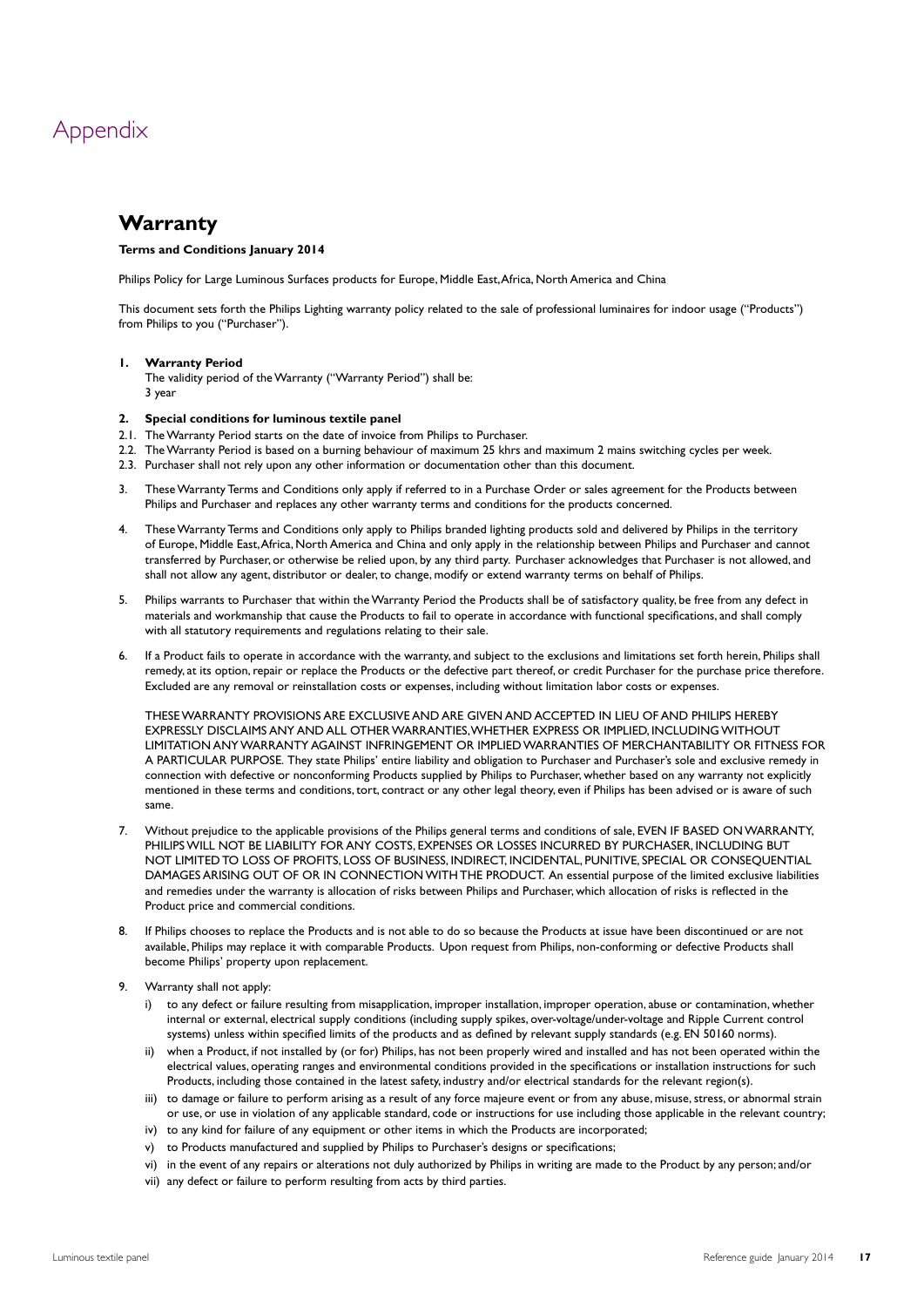- 10. Philips shall have no liability under this warranty unless Philips is notified in writing within 30 days upon Purchaser's discovery of the failure or defect specifying, where applicable, at least the following information (additional information may be required on request): details of the failed Product; date of invoice and installation; detailed problem description, number and % of failures, date-code of failure; application, hours burned and number of switching cycles; and unless, upon request, Philips' representatives is allowed access to the defective Product, system or application for assessment.
- 11. Where a claim under this warranty is justified Philips will pay for freight expenses. Where such a claim is not justified, Philips may charge Purchaser the freight, testing and reasonable handling costs associated therewith.
- 12. With respect to goods sold to Purchaser by Philips but not bearing the Philips name, brand or sub-brands (including, without limitation, lamps, control systems, ballasts, drivers and other products), Philips makes no warranty of any kind, express or implied, including any warranty of merchantability or fitness for a particular purpose. Philips agrees to make available to Purchaser upon request to the extent permitted by applicable law and relevant contracts, the warranties of the manufacturer of the relevant goods.